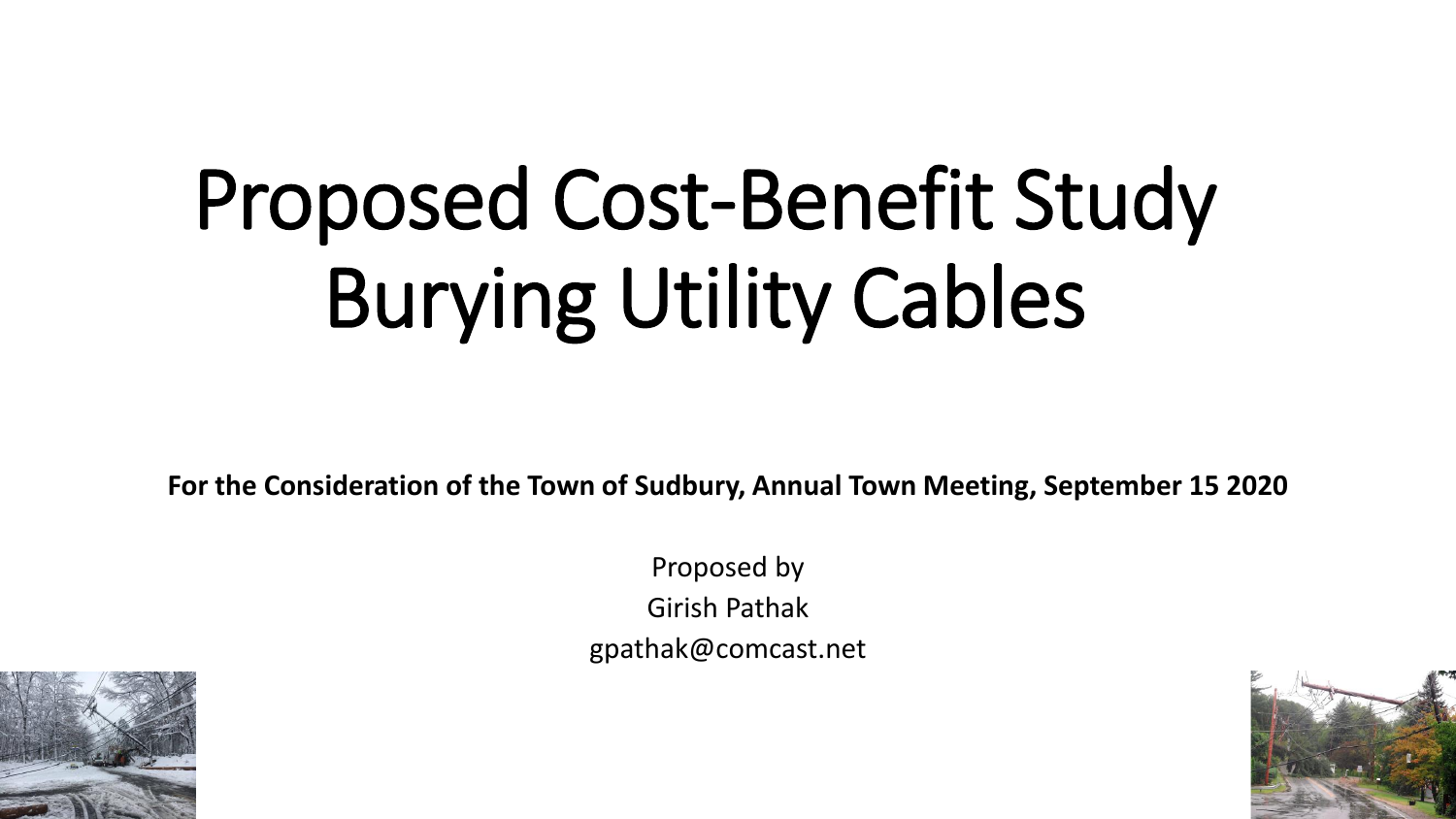### AGENDA

- The Problem, and the Solutions (or Our Choices)
- The Proposed Study Project, and its Deliverables & Timelines
- The Context the Interested Parties (including MAPC\* ) and the Disinterested Parties in this Study
- The Benefits of the Study, if Implemented
- Deliverables from the Study at What Cost (Small, Medium or Large)?
- Question(s) and Answer(s)



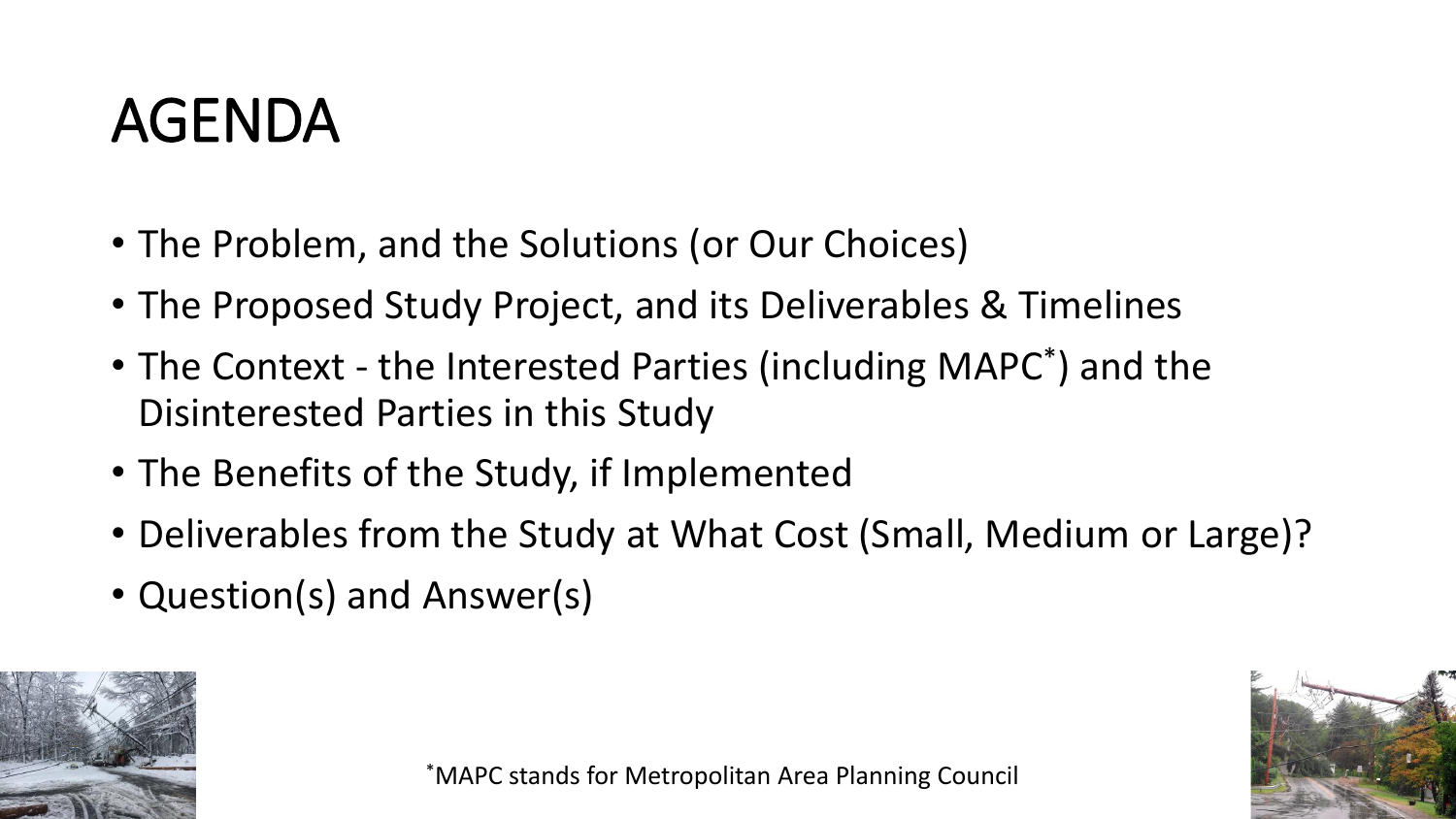# The Problem, and the Solutions or Our Choices

- The problem
	- A number of Sudbury residents are facing long (> 1 hr.) & frequent power outages, mostly caused by downing of power cables by
		- snow storms, ice storms, and high winds
		- falling tree limbs
		- road accidents involving utility poles, etc.
	- And our roads are getting blocked by downed power lines
		- For emergency vehicles to be able to reach a home or needy
		- To negatively affect our disaster preparedness
- The Solutions or Our Choices are:
	- 1. Do nothing, and stay the course
	- Bury all utility cables, a costly proposition
	- **3. Bury select few utility cables/routes which are causing disproportionate outages**





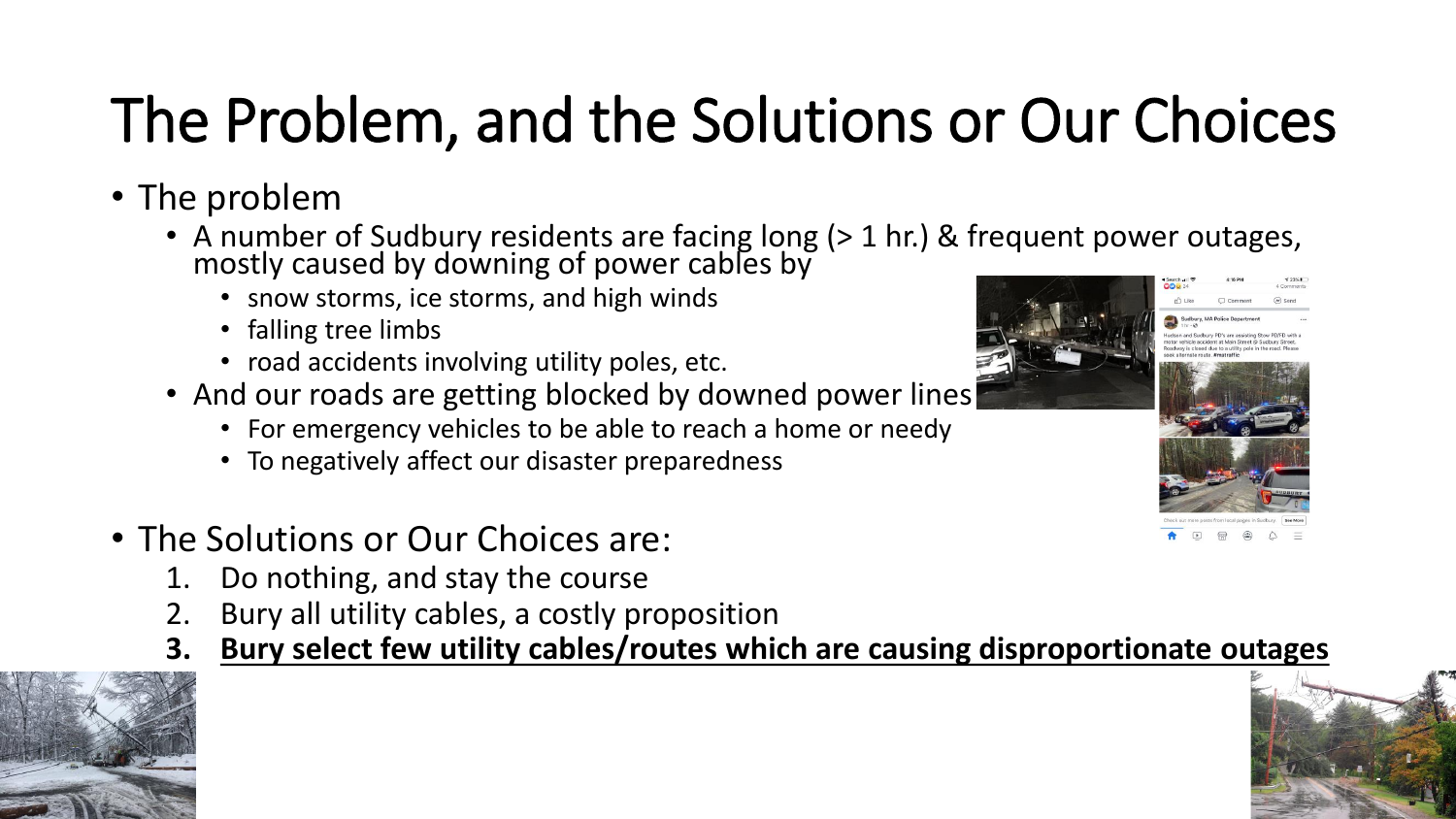# The Study Project and its Deliverables/Timelines

- To support the choice #3 in the previous slide, the proposed study project is a small first planning/assessment step towards understanding cost-benefits of burying cables for the Town of Sudbury
	- to analyze historical power outages (duration and repair costs, if available)
	- to map outages to cable routes and
	- to potentially prioritize all cable routes into, say five categories, from a small investment and big payoff category on the one end to a big investment and small payoff category, on the other end
- Proposed Deliverables & Timelines
	- Provide power outage data and restoration cost/index, collected from utilities
	- Provide power outage data mapped to GIS maps with duration as the key parameter
	- A brief description of the data and key parameters of interest
	- The study project is expected to complete in twelve months and will be done mostly by utility providers, at the request of the officials of the town of Sudbury



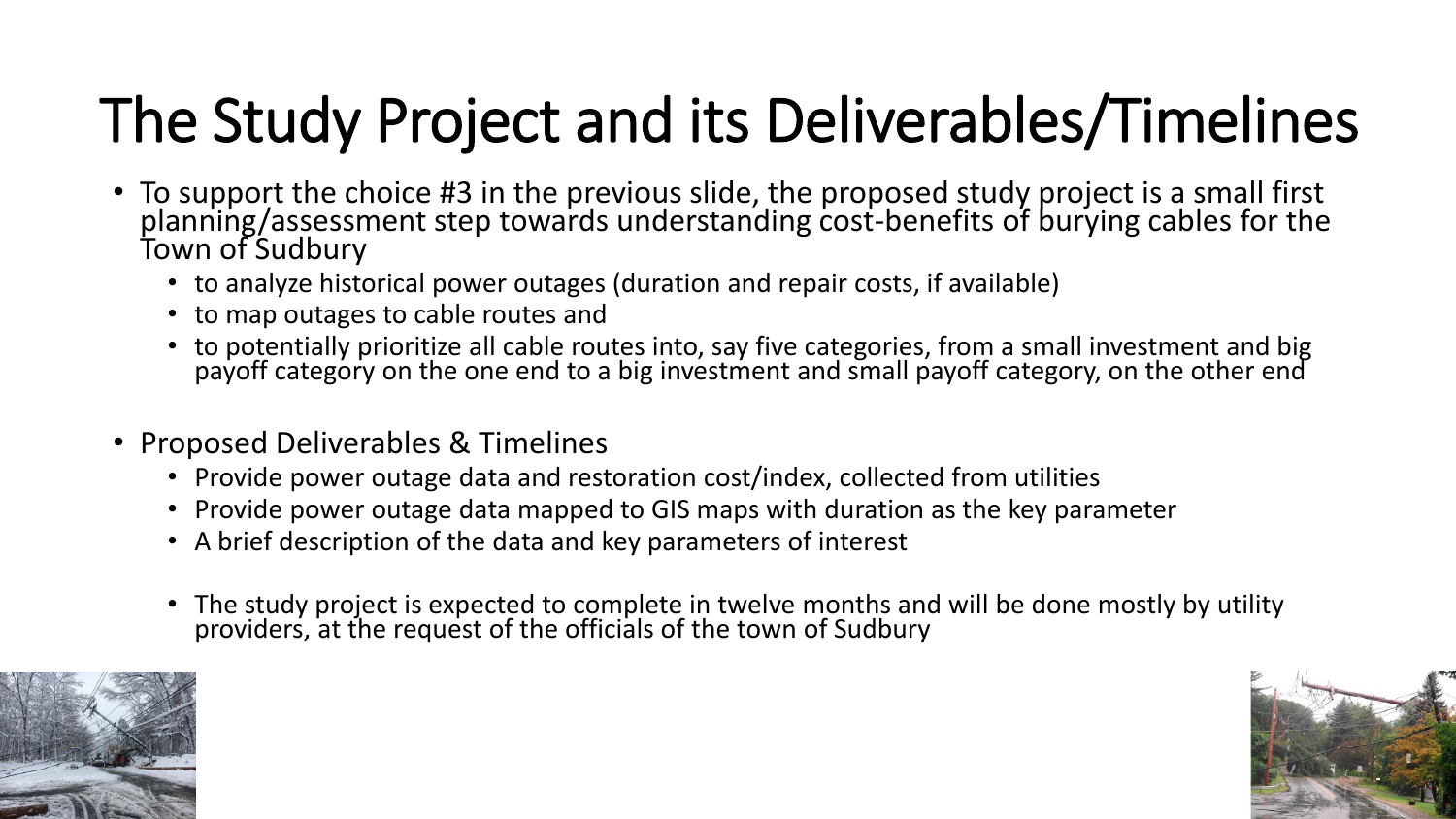## Context: Presumed Biased-Parties of the Study

- Interested Parties are
	- 1. Residents of Sudbury for having good data to analyze and to act on
	- 2. Sudbury Public Works for cost-effective alignment of their plans related to utilities, particularly when they are to dig a road for a utility
	- 3. Metropolitan Area Planning Council (MAPC) for better disaster preparedness and emergency response planning by the Town of Sudbury
- Disinterested Parties are
	- Utility companies for the short-term additional work that they will have to undertake and release data to town-residents who own it!!!
	- Utility companies for potentially committing them to a path leading to additional CapEx
	- Rate-regulated utility companies for reduction in their operating expenses => profits

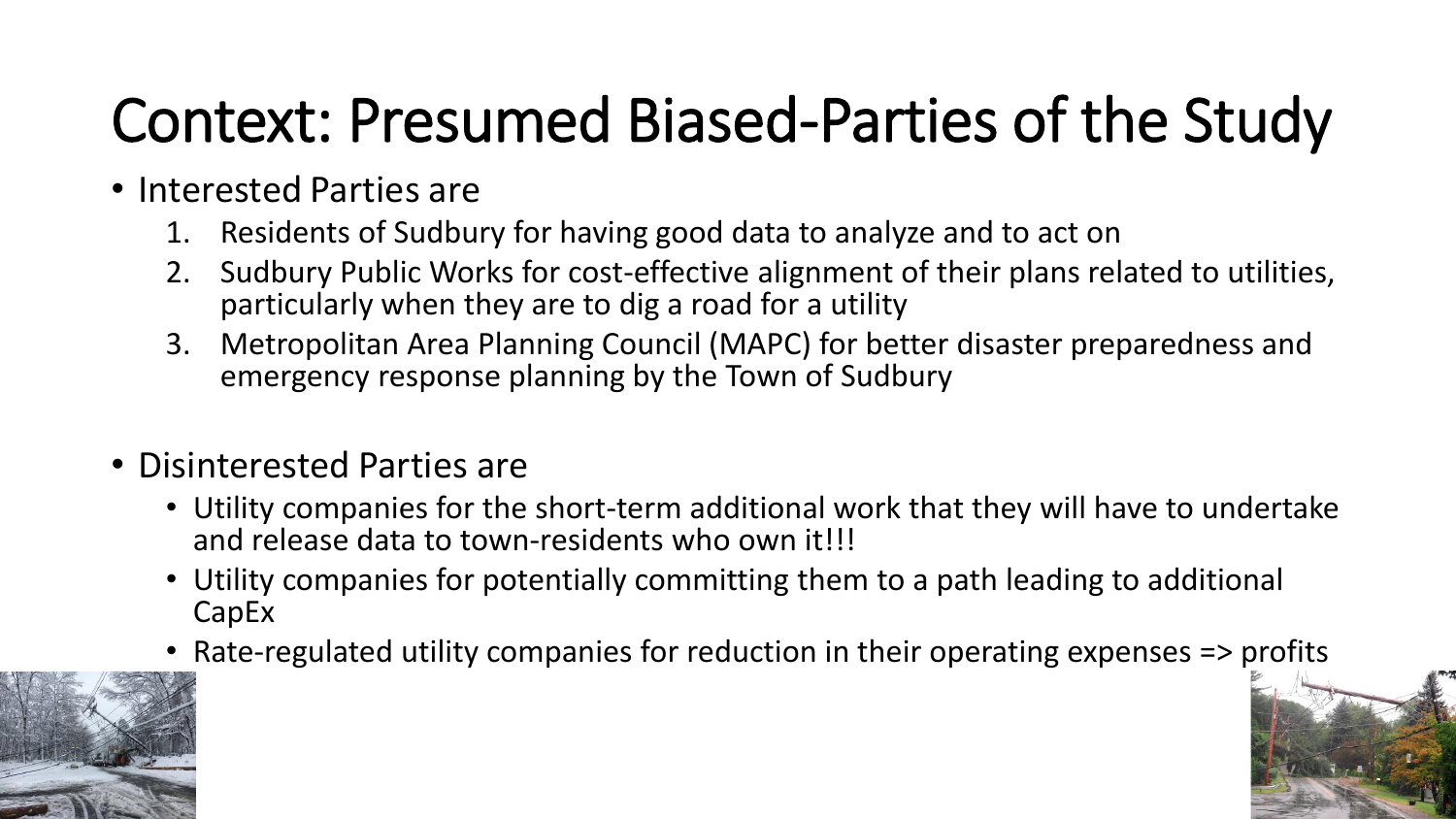# The Benefits of the Study, if Implemented

#### • **Less power outages**

- Less power outages in our town
- Reducing risks to vulnerable residents, who rely on power and clear access roads
- Reduced need to stock up on (a) UPSes or (b) inefficient/polluting generators

#### • **Improved road access**

- Higher availability on our access roads
- Better disaster preparedness for the Town of Sudbury

#### • **Roadside beautification**

- Unsightly clumps of cables, Sagging cables, Dangling wires (safety hazard?)
- Butchered and Bent trees
- Un-appealing Bent poles, Double poles, Patched poles
- Potentially, **some long-term cost-savings** for the town and residents





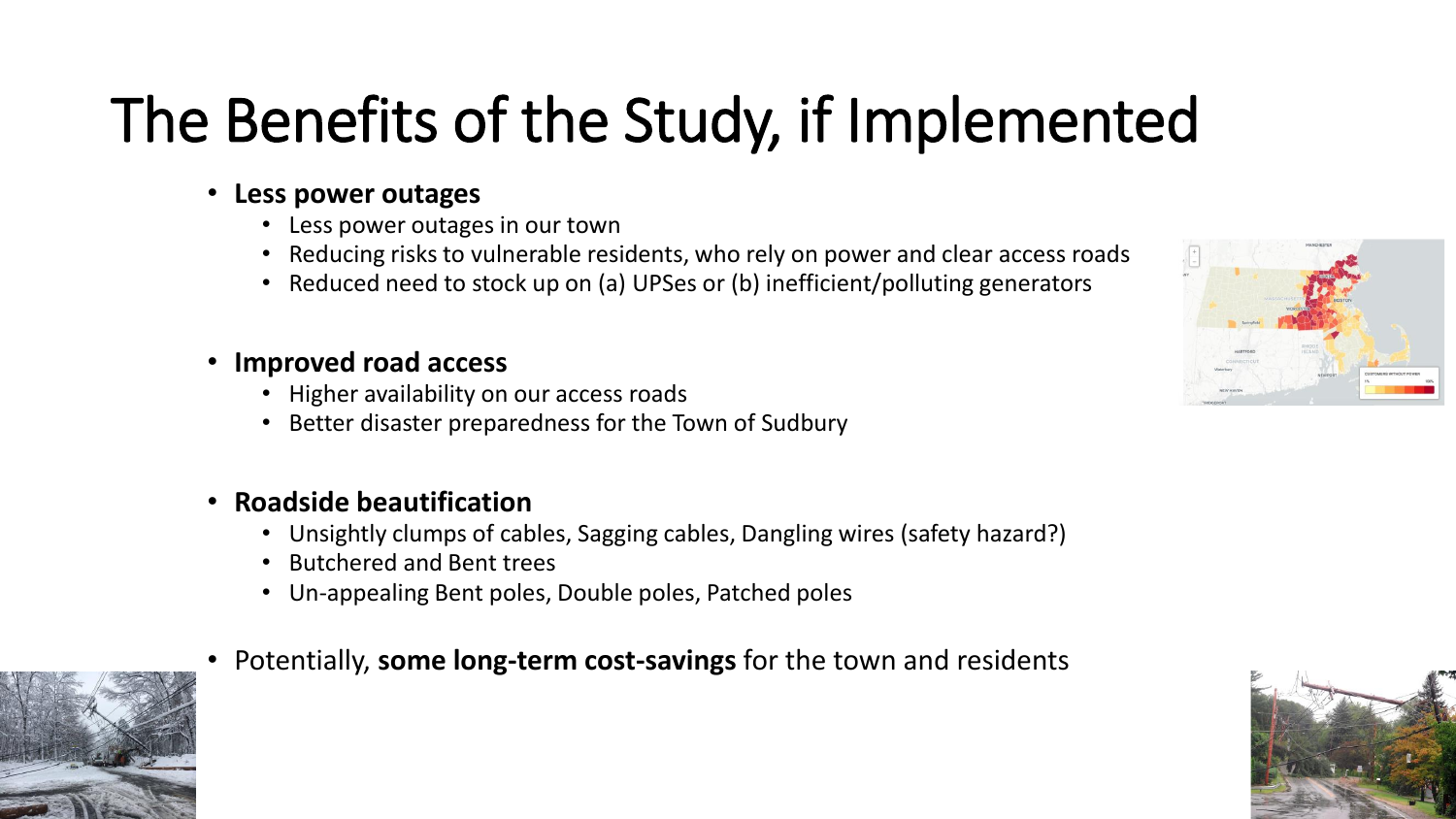### Deliverables from the Study at What Cost?

- Small in Size, town staff labor hours only
	- Approximately one (1) FTE months of work or labor cost, mostly from the planning department of the Town of Sudbury and some from other departments